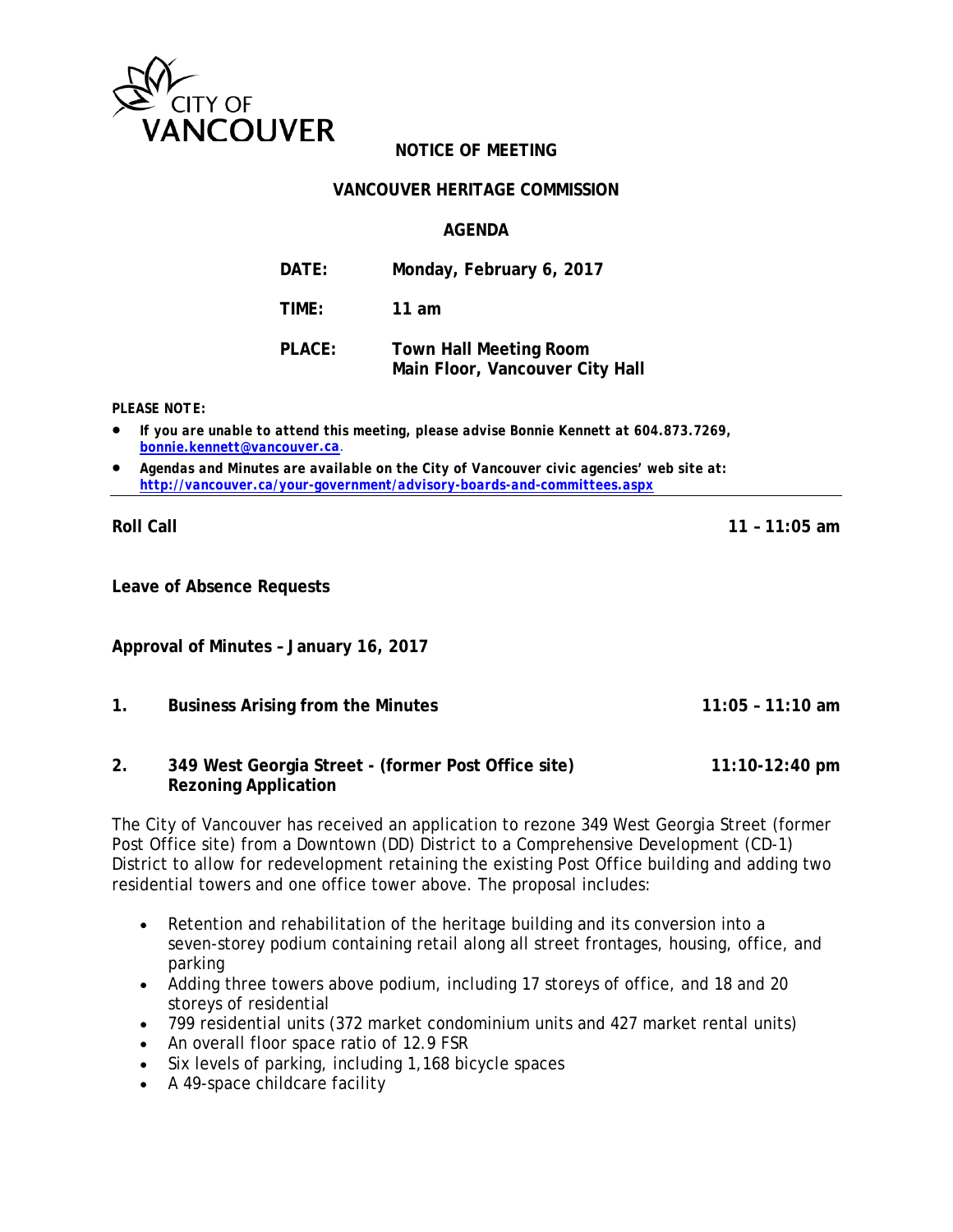The conservation plan prepared by Don Luxton & Associates Inc. presented the following major interventions:

- Preservation and rehabilitation of the Main Post Office building;
- Rehabilitation of the ground floor with new storefronts and street-oriented entrances;
- Redesign of the front plaza;
- Rehabilitation of the interior with the insertion of new floors between existing floors;
- A significant rooftop addition of the contemporary commercial and residential components.

The Main Post Office building is currently not listed on the Vancouver Heritage Register (VHR) but it has been evaluated as a potential "A" heritage resource. It is proposed to add the Post Office building to the VHR and to legally protect it (designate). Some building features like carved granite "postman" bas-relief, cornerstone inscription on the southwest corner of the building, three mosaics/murals, existing arms of Canada have been proposed for retention, relocation and designation. The Post Office concourse/lobby has been identified as a character-defining element but it is not clear at this time whether or not it would be possible to preserve some or all of its materials and finishes.

This rezoning application is being considered under the Rezoning Policy for the Central Business District (CBD) and CBD Shoulder. A community open house took place on Tuesday, November 22, 2016 at the Fairmont Hotel Vancouver (900 West Georgia Street).

The applicant team and City staff will present the proposal, demonstrate how the scope of work and design development evolved, present the conservation plan and will be available to answer questions.

**Issues:**

- Overall proposal including a rooftop addition; form, scale and massing;
- Adaptive re-use approach (selection and appropriateness of uses);
- Conservation approach; rehabilitation of storefronts; rehabilitation of windows; retention levels;
- Public art elements (conservation approach, relocation, public access);
- Addition to the VHR and designation of the heritage building envelop (exterior of the podium, original materials, finishes, windows, architectural detailing) as swell as carved granite "postman" bas-relief, cornerstone inscription on the southwest corner of the building (1955), dedication inscription (1957), existing arms of Canada, mosaics/murals, the Post Office concourse/lobby interior components, materials and finishes.
- **Applicant:** Mark Thompson, Architect, Musson Cattell Mackey Partnership, Donald Luxton, Heritage Consultant, Donald Luxton and Associates John Cordonier, Developer, Bentall Kennedy
- **Staff:** Michael Naylor, Senior Rezoning Planner Paul Cheng, Senior Development Planner Zlatan Jankovic, Heritage Planner

**Attachments:** Project brochure